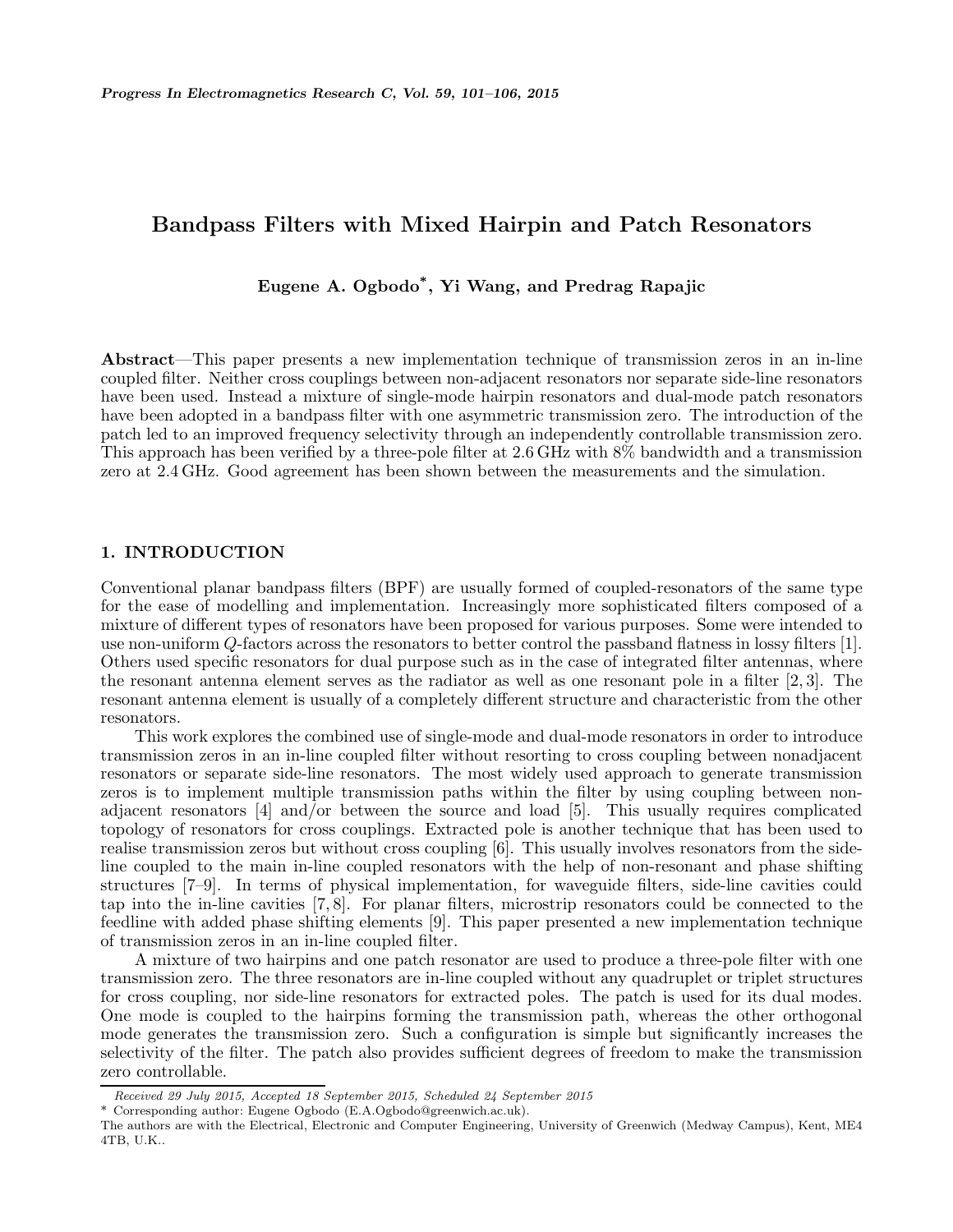## 2. DESIGN

#### 2.1. Hairpin Three-Pole Bandpass Filter

The microstrip bandpass filter with mixed hairpin and patch resonators has been proposed to have the following specifications:

- Centre frequency of  $f_0$ , 2.6 GHz.
- Passband return loss: 16 dB.
- Fractional Bandwidth  $(FBW)$ : 8%.
- Transmission zero positioned at 2.4 GHz.

As a reference design for comparison, a conventional all-pole hairpin bandpass filter was first designed following the general filter implementation procedure. Using a passband ripple factor of 0.043 dB for a three-pole Chebyshev lowpass prototype, the g values were derived from [4] with  $g_0 = g_4 = 1.0$ ,  $g_1 = g_3 = 0.8516$  and  $g_2 = 1.1032$ . These were converted to the coupling parameters used for the physical dimensioning of the microstrip resonators as follows,

$$
Q_{ex} = \frac{g_0 g_1}{FBW} \tag{1}
$$

$$
M_{12} = M_{23} = \frac{FBW}{\sqrt{g_1 g_2}}\tag{2}
$$

where (1) gives the input and output external quality factor whereas (2) is the coupling coefficient between adjacent resonators.  $Q_{\text{ex}} = 10.645, M_{12} = M_{23} = 0.083$ .

Full-wave simulations using CST Microwave Studio has been performed to find all the physical dimensions that provide the required coupling values. These values are extracted from the simulated  $S_{21}$  curves using the following equations [4].

$$
Q_{ex} = \frac{f_0}{\Delta f} \tag{3}
$$

$$
M_{12} = M_{23} = \frac{f_2^2 - f_1^2}{f_2^2 + f_1^2}
$$
\n(4)

These individual design steps resulted in the initial circuit layout, which was subject to further fullwave optimisation. Fig. 1(a) displays the conventional hair-pin filter and Table 1 lists the dimensions. The Roger RO3010 substrate is used for the design. The nominal dielectric constant is 11.2 and the loss tangent is 0.0023. The substrate is 1.27 mm thick.



Figure 1. Circuit layouts of (a) the hairpin filter and (b) the hairpin-patch filter.

Table 1. Microstrip circuit dimensions in millimetre.

|  |  |  |  | $F \mid F_1 \mid L \mid L_1 \mid S \mid S_1 \mid S_0 \mid X \mid H \mid D_x = D_y$ |
|--|--|--|--|------------------------------------------------------------------------------------|
|  |  |  |  |                                                                                    |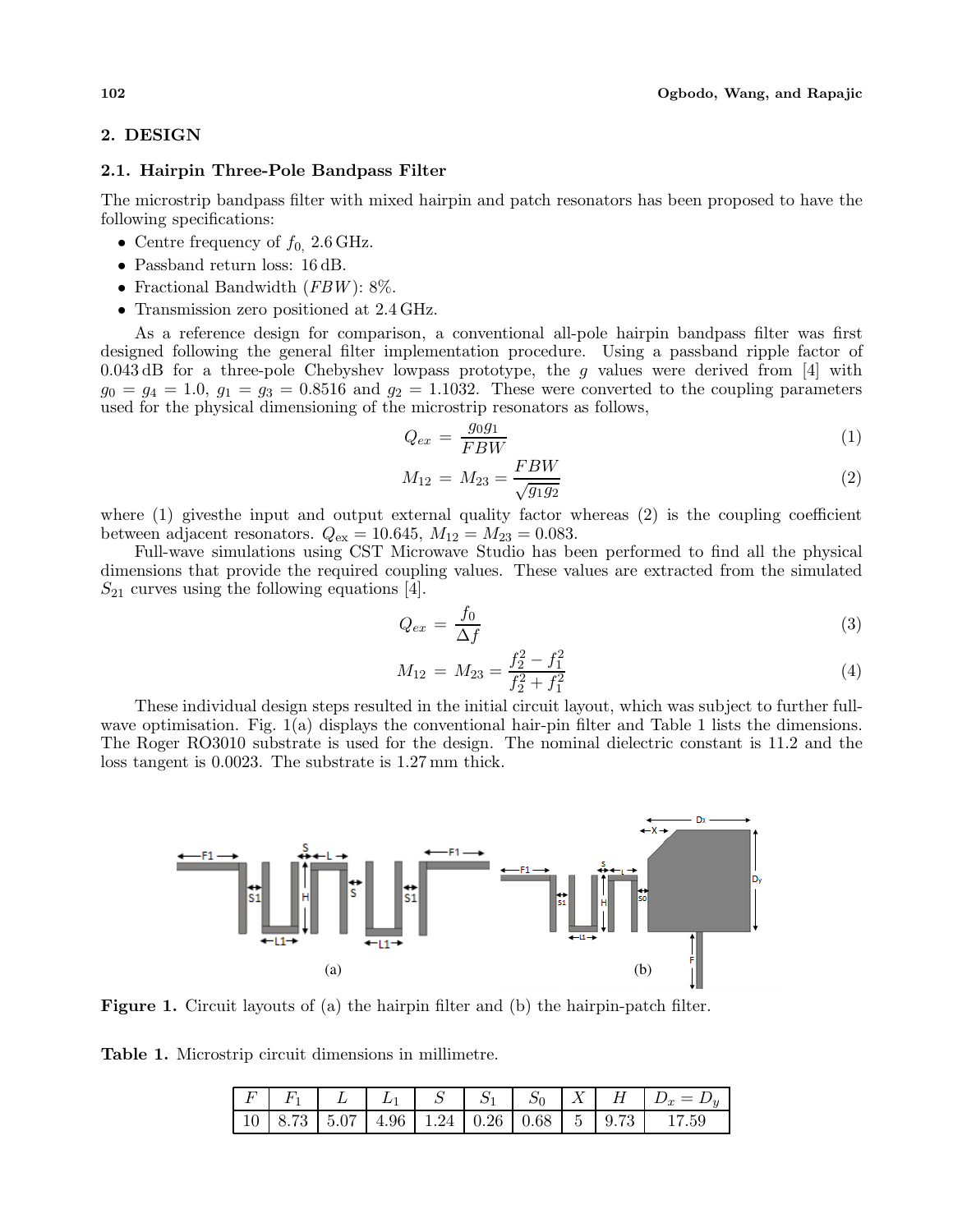#### 2.2. Square Patch Resonator and Mixed Hairpin-Patch Filter

To introduce a transmission zero in the three-pole filter without the complication of cross coupling or a separate side-line resonator for extracted poles, a dual-mode patch resonator is used in place of one of the hairpin resonator as shown in Fig. 1(b). The patch provides the orthogonal modes for the BPF, with one mode yielding the transmission path and the other yielding the transmission zero. The dimension of the required square resonator is estimated using  $D = Dx = Dy = \lambda_{0g}/2$  and  $\lambda_{0g} = c_0/f_0\sqrt{\varepsilon_r}$ , where  $\lambda_{0g}$  is the guided-wavelength,  $c_0$  is the speed of light,  $\varepsilon_r$  is the relative permittivity of 11.2,  $f_0$  is the centre frequency of the filter, and D is the dimension of the square patch.

The square is simulated to resonate at  $2.5 \text{ GHz}$ . A chamfer X is then introduced to the square resonator; this allows the patch to split into two resonant frequencies. When  $X = 5$  mm, the two frequencies generated were 2.45 GHz and 2.60 GHz. The eigen-mode solver in CST Microwave Studio has been used to study the resonant characteristics of the patch. Fig. 2 illustrates the simulated current distribution (phase = 90 deg for the plot) of the patch resonator with the arrows indicating the general direction of the currents. It is evident that the 2.45 GHz mode is orthogonal to the 2.6 GHz mode. From an equivalent circuit point of view, it is in parallel to the 2.6 GHz mode. The 2.60 GHz mode is coupled to the hairpin forming the transmission path. When the 2.45 GHz mode resonates, a stop band occurs creating the transmission zero.

In order to obtain the external quality factor  $(Q_{ex})$  at the output of the patch, an arrangement was set up as shown in Fig. 3(a). At port-1, a 50 Ohm feeder line was tapped to the square patch resonator whereas the port 2 is weakly coupled to the square patch resonator. Using  $(3)$ , the  $Q_{ex}$  of the square patch was obtained and calculated respectively. Fig. 3(b) illustrates the coupling arrangement used to calculate the coupling coefficient between the square patch and the adjacent resonator from (4). Fig. 1(b) and Table 1 show the circuit layout and dimensions after optimization, with the microstrip line width of 1.0 mm. Fig. 4 shows the simulated S-parameters of both the conventional hairpin filter



Figure 2. Current distribution for the orthogonal modes of the patch resonator.  $D_x = D_y = 18 \text{ mm}$ ,  $X = 5$  mm.



**Figure 3.** (a) Arrangement for extracting  $Q_{ex}$ ; (b) Arrangement for extracting coupling coefficients.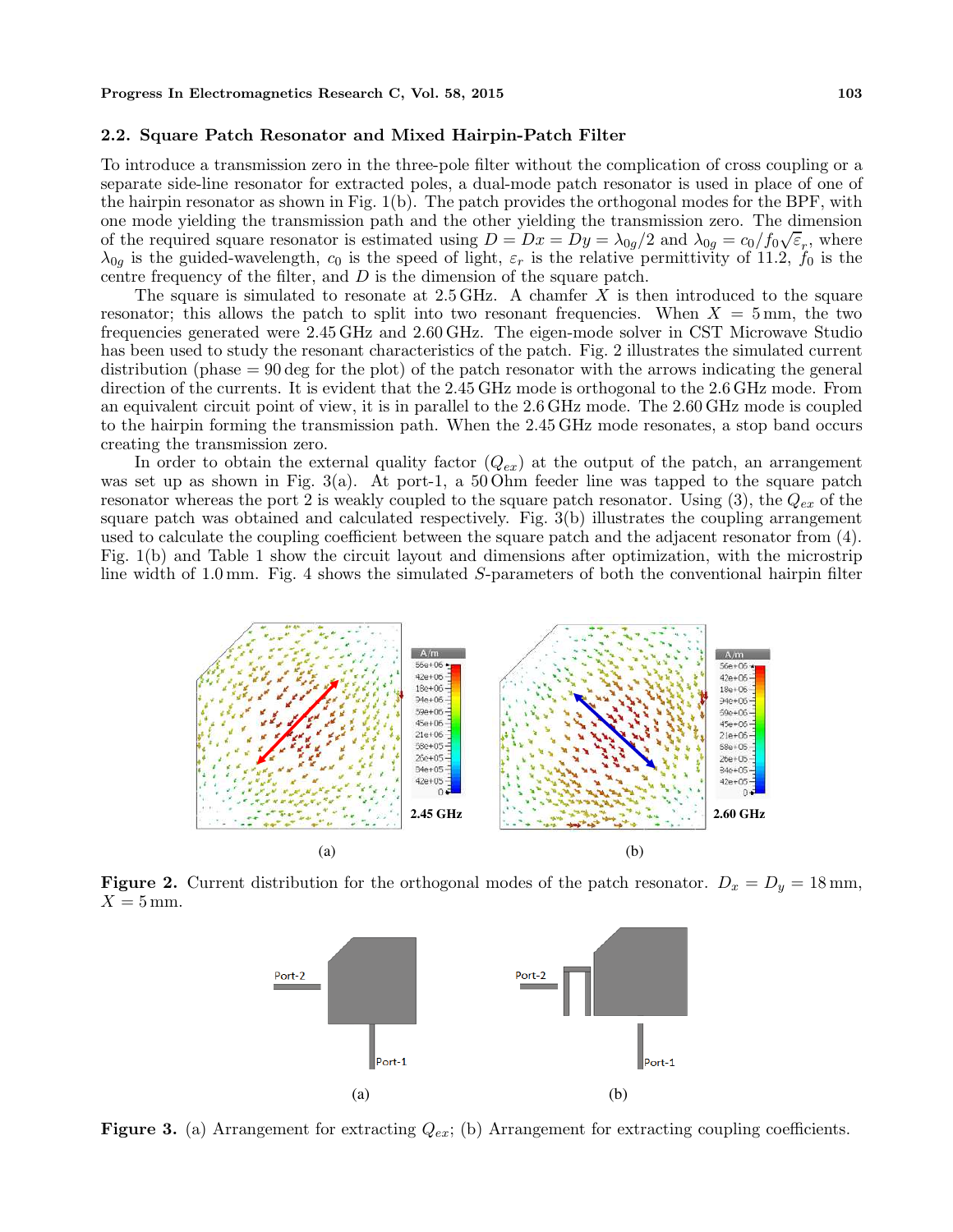

Figure 4. The simulated responses of the mixed hairpin-patch filter in comparison with a conventional hairpin filter of the same order.



Figure 5. Simulated surface current distribution of the hairpin-patch filter at 2.60 GHz.

and the hairpin-patch filter, which clearly exhibits a transmission zero at 2.4 GHz. Fig. 5 illustrates the simulated current distribution (phase =  $90^{\circ}$  for the plot) on the mixed resonator filter at 2.6 GHz.

It has to be said that, in the design of the hairpin-patch filter, the coupling matrix was not extracted to represent the required frequency response with the prescribed transmission zero. The physical dimensioning of the hairpin-patch filter was guided by the conventional hairpin filter and its responses. After replacing the last resonator in Fig. 1(a) by the patch, parameter studies and optimizations have been used to achieve the required passband return loss and the transmission zero. The feedline to the first hairpin resonator as well as the first two hairpins are kept unchanged. The main dimensions that have been optimized include the size of the patch, the chamfers, and the tapping point of the feed line at the patch.

#### 3. PARAMETER STUDY

The parameter study mainly looked into the effect of the chamfers in the patch. Two chamfers (X and  $Xc$ ) are shown in Fig.  $6(a)$ . The chamfer X determines the lower mode at around 2.6 GHz. Fig.  $6(b)$ illustrates the change of response as a function of the chamfer  $X$ . As the chamfer also controls the coupling between the two orthogonal modes of the patch, the overall bandwidth has been affected. The transmission zero is also shifted slightly as a result. The more effective way to change the transmission zero is to alter the longer diagonal path, as indicated in Fig. 2(a), in the patch. This can be achieved by introducing the chamfer  $Xc$  as shown in Fig.  $6(a)$ , or an extension stub if the transmission zero frequency were to be lowered. From Fig.  $6(c)$ , it can be seen that the increase of Xc pushes the transmission zero to higher frequency but hardly affects the upper edge of the passband. In the case of the filter for Figs. 1 and 4 with the transmission zero at  $2.4 \text{ GHz}$ , this chamfer Xc is not required. The size of the patch  $(D_x \text{ and } D_y)$ , the tapping point of the feedline to the patch and the coupling between the patch and the hairpin are other parameters that can be adjusted in optimization. If more degrees of freedom are required, stubs or slots can be added onto the patch.

It should also be noted that Xc not only shifts the transmission zero but also degrades it and affects the passband. This is because the chamfer  $Xc$  also impacts on the coupling between the two patch modes. After shifting the transmission zero, further optimisation of other parameters such as the size of the patch and the coupling between the patch and the hairpin is required to restore the passband.

### 4. FABRICATION AND MEASUREMENTS

The circuit is fabricated with the milling method using the LPKF ProtoMat S63 circuit board plotter. To prevent radiation loss and preserve the high Q-factor of the patch, the circuit is housed in a metalised box. Fig. 7 shows the fabricated device and Table 1 provides the microstrip circuit dimensions in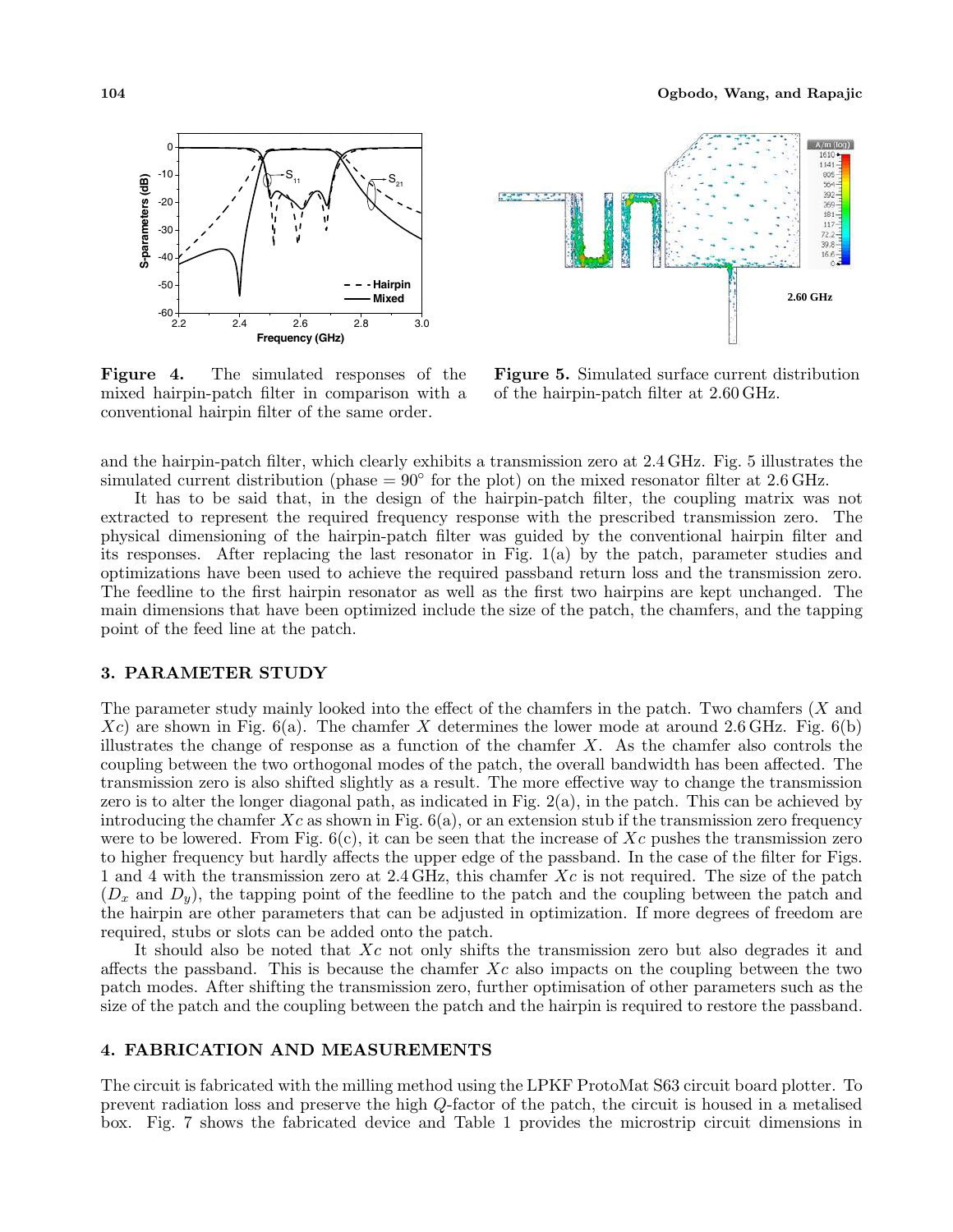

**Figure 6.** Parameter studies. (a) The chamfers X and Xc; (b) The change of  $S_{21}$  with X; (c) The change of  $S_{21}$  with Xc.



Figure 7. Photo of the fabricated filter with its box lid removed.



Figure 8. Simulated and measured responses of the hairpin-patch filter.

millimetre. Agilent Network Analyser N5230A was used to measure the fabricated device. A comparison between the simulated and measured results is shown in Fig. 8. It can be seen that a reasonablely good agreement has been achieved. The transmission zero can be identified at 2.446 GHz. There is a significant shift of the measured responses to higher frequency by nearly 50 MHz. This is mainly due to the over-milling of the circuit when the parameters of the milling machine are not optimised to process the ceramic-filled Roger RO3010 substrate. The minimum measured insertion loss in the passband is 1.3 dB and the return loss is better than 13 dB.